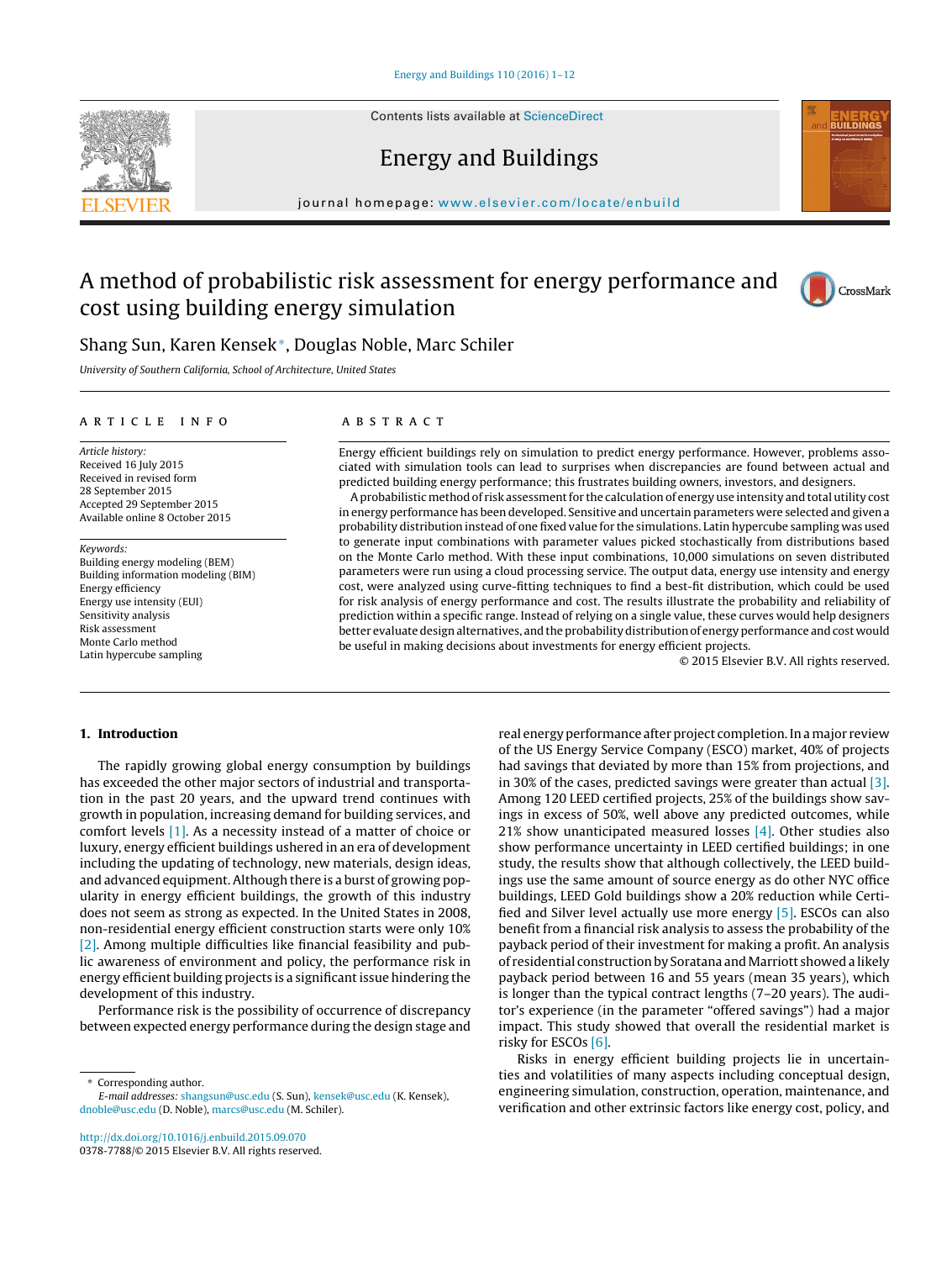so on. Computer simulation is the key step of predicting building energy performance; however, despite preconceptions that it is accurate and precise, it has many uncertainties that lead to an unreliable prediction since most of the inputs are estimates from experience or code requirements instead of real or measured data. Even if a very high quality simulation has been accomplished, risk is still introduced in the building construction  $[7,8]$  and operation phase. No construction can be done 100% as the design team expected [\[9\].](#page--1-0) In operation, occupants' behaviors also have significant influence on energy performance, 4.2% in one study [\[10\].](#page--1-0) A 3 year study of a multifamily residential complex in Switzerland, had what was they thought to be a not unusual difference of 50% between expected and real thermal energy consumption that they attributed to conditions of occupancy use, performance of new energy technologies, and the weather [\[11\].](#page--1-0) Other researchers have determined that occupant behavior in setting the thermostat and ventilation flow rates over-rule building considerations such as window g and U values, wall conductivity, and orientation for heating loads, which are important parameters when their behavior is not taken into account [\[12\].](#page--1-0) Research in ongoing to create methods of predicting occupant behavior  $[13,14]$ , but currently these methods are often not included in popular energy software, and they are difficult to include because of the paucity of experimental data or models that include simulated occupant behavior [\[15\].](#page--1-0)

All these factors affect the energy performance of buildings and unfortunately are all difficult to predict. Mills and Weiss identified the risks associated with energy efficiency projects into two categories: intrinsic and extrinsic volatilities and the risk into five categories: economic, contextual, technology, operation, and measurement and verification [\[16\].](#page--1-0) Van Gelder et al. propose a methodology that includes pre-processing for selection of parameters, screening and updating, and then probabilistic design. The authors' intent was to use effectiveness and robustness indicators that are used in the manufacturing industry to also enable evaluation of the results: "effectiveness is defined as the ability of the design option to optimize the performance, while robustness is defined as the ability to stabilize this performance for the entire range of input uncertainties" [\[17\].](#page--1-0)

Uncertainty in building performance must be taken into account [\[18\].](#page--1-0) Less has been done for incorporating overall risk assessment into energy simulations that takes multiple factors into consideration. Macdonald and Strachan reviewed the sources of uncertainty in the predictions from simulation with techniques of differential sensitivity analysis and Monte Carlo analysis and then incorpo-rated uncertainty analysis into ESP-r [\[19\].](#page--1-0) Hopfe and Hensen from investigated the potential design support by applying uncertainty analysis in building performance simulation [\[20\].](#page--1-0) Heo et el. also cast concern on certain assumptions in energy modeling even for building retrofits where more is known than for new construction, specifically that the values used to create the "good fit between monitored and computed energy consumption" does not mean that those values are actually the ones that represent reality and concludes that "the current methods are not capable to support retrofit decision-makings at large scale with adequate risk management" [\[21\].](#page--1-0) They propose their own probabilistic methodology based on Bayesian calibration of normative energy models. Tian provides an overall review of sensitivity analysis methods including how to deal with correlated inputs and the difference between global and local techniques [\[22\].](#page--1-0) Spitz et al. used three sensitivity analysis methods: local sensitivity, correlation, and global sensitivity. They used EnergyPlus for simulations and validated their results against measured values in an experimental house thatis a full scale testfacility. Their metric was indoor air temperature. Because they used both real data and simulations, they were able to evaluate the uncertainties of the sensor readings and simulation uncertainty and discuss

which type was most prevalent in different parts of their case study [\[23\].](#page--1-0)

#### **2. Methodology**

In order to assess uncertainty and risk in energy efficient building projects, a probabilistic based simulation method has been proposed. This section documents the overall methodology and workflow used to pursue this goal and details each step of the research process (Fig. [2.1\).](#page--1-0)

#### 2.1. Risk analysis

There are numerous possible sources of risk that can cause the variation in building energy performance. Risk analysis is the main step to transform risk in practice to simulations. Also this is the step to identify sources of risk and quantify their possibility of occurring. This step is based on the input parameters of a certain simulation program (EnergyPlus in this case) by identifying and generating possibility distributions. It is possible to derive the possibility distributions mathematically based on the range of values for the parameters or from specific information, manufacturer specifications for instance, directly from practice. Although it is better to include all uncertain parameters to get accurate results, this is difficult to realize due to the limitation of explicit data and time. Therefore a sensitivity analysis was performed to eliminate the less important parameters and keep the most uncertain and influential ones. Preliminary selection was conducted to eliminate some ignorable parameters by professional experience, followed by a differential sensitivity analysis (DSA) for a detailed selection of key parameters.After the identification of key parameters, probabilistic analysis of each parameter was performed to present small pieces of risk in practice situations. This step was completed by curve fitting techniques with historical data, standard and guidelines, and judgment from professionals.

#### 2.1.1. Sensitivity analysis

Before proceeding to sensitivity analysis, a preliminary selection of input parameters is necessary due to the limitation of time and software capability. Others have used sensitivity testing for a large range of parameters reduced to a smaller number (eight) of parameters that represent properties of the building's thermal performance with good matching of results  $[24]$ . Considering the final target of assessing risk, the parameters selected should have two attributes: sensitive to energy performance and uncertainty in practice. After collecting all the input parameters from model, preliminary selection can be processed based on the parameters' sensitivity and uncertainty. Program settings (such as output file format) and geometry related parameters (such as building footprint) were eliminated with the assumption that simulation will be run correctly, and there will be no discrepancy in building geometry. Then non-sensitive parameters were eliminated, and finally parameters without uncertainty were eliminated. This preliminary selection was done by literature review and interviews of experienced professionals in related areas.

Differential sensitivity analysis is widely used because it enables to explore the sensitivity of the outputs to inputs directly [\[25,26\].](#page--1-0) In addition, sensitivity analysis is relatively easy to implement in energy simulation programs. DSA involves varying just one input for each simulation while the remaining inputs stay fixed at their most likely base-case values. The changes in the output are therefore a direct measure of the effect of the change made in the single input parameter. Repeating simulations with variation of one input parameter each time enable the individual effects of all input changes and allows users to understanding potential priorities (for example, in building design of geometry versus material) [\[27\].](#page--1-0) This